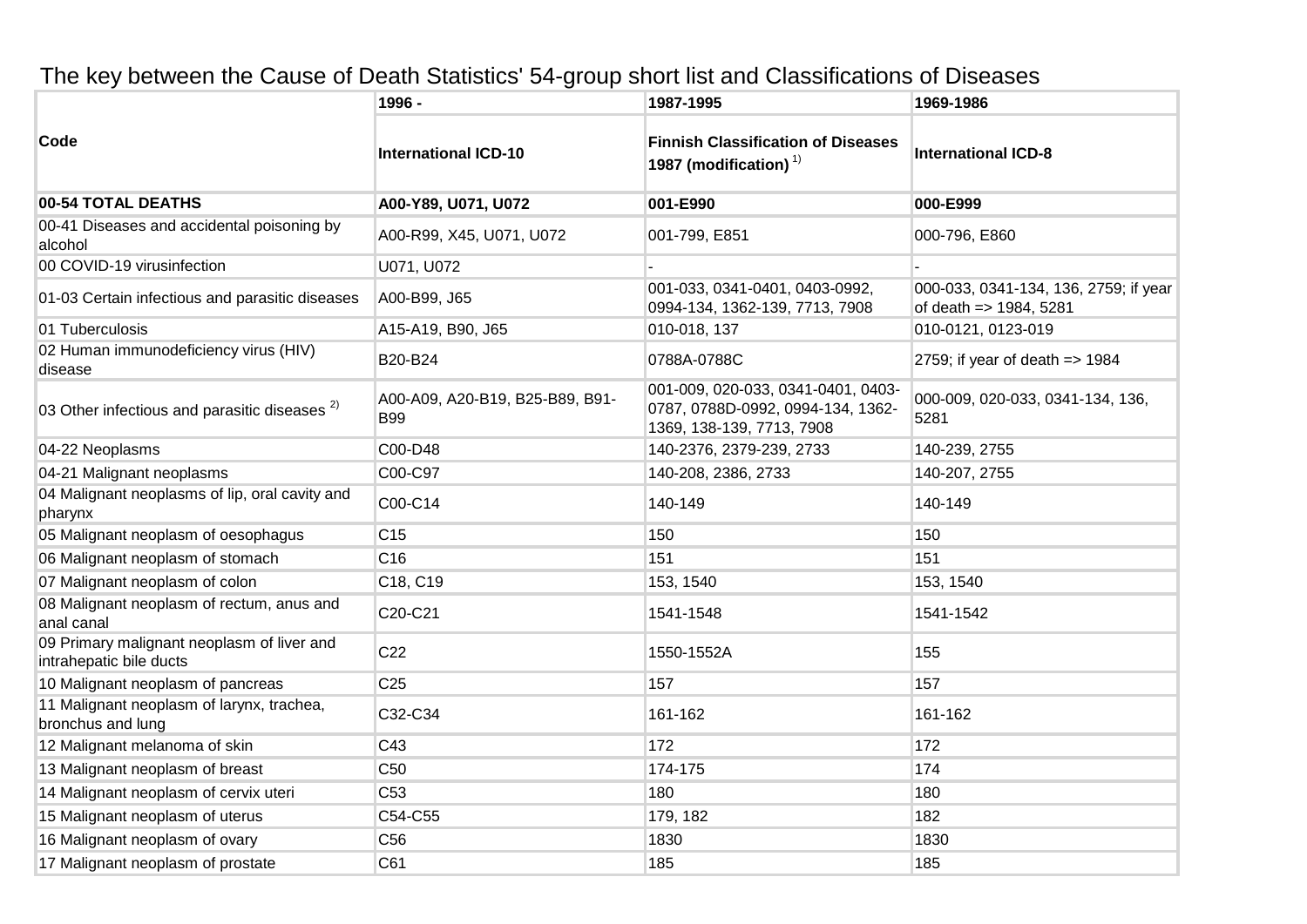|                                                                         | 1996 -                                                                                           | 1987-1995                                                                      | 1969-1986                                                                                              |
|-------------------------------------------------------------------------|--------------------------------------------------------------------------------------------------|--------------------------------------------------------------------------------|--------------------------------------------------------------------------------------------------------|
| Code                                                                    | <b>International ICD-10</b>                                                                      | <b>Finnish Classification of Diseases</b><br>1987 (modification) $1$           | <b>International ICD-8</b>                                                                             |
| 18 Malignant neoplasm of kidney                                         | C64                                                                                              | 1890                                                                           | 1890                                                                                                   |
| 19 Malignant neoplasm of bladder                                        | C67                                                                                              | 188                                                                            | 188                                                                                                    |
| 20 Malignant neoplasm of lymphoid,<br>haematopoietic and related tissue | C81-C96                                                                                          | 200-208, 2386, 2733                                                            | 200-207, 2755                                                                                          |
| 21 Other malignant neoplasms                                            | C17, C23-C24, C26-C31, C37-C41,<br>C44-C49, C51-C52, C57-C60, C62-<br>C63, C65-C66, C68-C80, C97 | 152, 1552X-156, 158-160, 163-171,<br>173, 181, 1832-184, 186-187, 1891-<br>199 | 152, 156, 158-160, 163-171, 173,<br>181, 1831-184, 186-187, 1891-199                                   |
| 22 Other neoplasms                                                      | D00-D48                                                                                          | 210-2376, 2379-2385, 2387-239                                                  | 208-239                                                                                                |
| 23-24 Endocrine, nutritional and metabolic<br>diseases                  | E00-E90                                                                                          | 240-2681, 2682B-272, 2731-2732,<br>2738-278, 3301                              | 240-2651, 2659-268, 270-274, 2752-<br>2754, 2759; if year of death = < 1983,<br>276-279, 3330          |
| 23 Diabetes mellitus                                                    | E10-E14                                                                                          | 250                                                                            | 250                                                                                                    |
| 24 Other endocrine, nutritional and metabolic<br>diseases $^{2)}$       | E00-E07, E15-E90                                                                                 | 240-246, 251-2681, 2682B-272, 2731-<br>2732, 2738-278, 3301                    | 240-246, 251-2651, 2659-268, 270-<br>274, 2752-2754, 2759; if year of<br>death = < 1983, 276-279, 3330 |
| 25 Dementia, Alzheimers disease                                         | F01, F03, G30, R54                                                                               | 290, 3310, 4378A, 797                                                          | 290, 794                                                                                               |
| 26 Other diseases of the nervous system and<br>sense organs $^{2)}$     | G00-G29, G31.0-G311, G31.8-G620<br>(pl. G4051), G622-G720, G722-H95                              | 320-3300, 3308-3309, 3311-3570,<br>3576-389, 435, 7860A                        | 320-332, 3331-389, 435, 7832                                                                           |
| 27-30 Diseases of the circulatory system excl.<br>alcohol-related       | 100-1425, 1427-199                                                                               | 4376, 4378X-444, 447-459                                                       | 2891-2892, 390-4254, 4258-434, 436-2891-2893, 390-434, 436-4441, 4443-<br>4458, 447-458                |
| 27 Ischaemic heart diseases                                             | 120-125                                                                                          | 410-414                                                                        | 410-414                                                                                                |
| 28 Other heart diseases excl. rheumatic and<br>alcohol-related          | 130-1425, 1427-152                                                                               | 420-4254, 4258-429                                                             | 420-425, 427-429                                                                                       |
| 29 Cerebrovascular diseases                                             | 160-169                                                                                          | 430-434, 436-4376, 4378X-438                                                   | 430-434, 436-438                                                                                       |
| 30 Other diseases of the circulatory system                             | I00-I15, I26-I28, I70-I99                                                                        | 2891-2892, 390-405, 415-417, 440-<br>444, 447-459                              | 2891-2893, 390-404, 426, 440-4441,<br>4443-4458, 447-458                                               |
| 31-35 Diseases of the respiratory system                                | J00-J64, J66-J99                                                                                 | 0340, 460-519, 7991                                                            | 0340, 460-519, 7960                                                                                    |
| 31 Influenza                                                            | J09-J11                                                                                          | 487                                                                            | 470-474                                                                                                |
| 32 Pneumonia <sup>2)</sup>                                              | J12-J18, J849                                                                                    | 480-485                                                                        | 480-483, 485-486                                                                                       |
| 33 Bronchitis and emphysema                                             | J40-J44, J47                                                                                     | 490-492, 494, 496                                                              | 490-492, 518                                                                                           |
| 34 Asthma                                                               | J45-J46                                                                                          | 493                                                                            | 493                                                                                                    |
| 35 Other diseases of the respiratory system <sup>2)</sup>               | J00-J06, J20-J39, J60-J64, J66-J848,<br>J85-J99                                                  | 0340, 460-478, 495, 500-519, 7991                                              | 0122, 0340, 460-466, 484, 500-517,<br>519, 7960                                                        |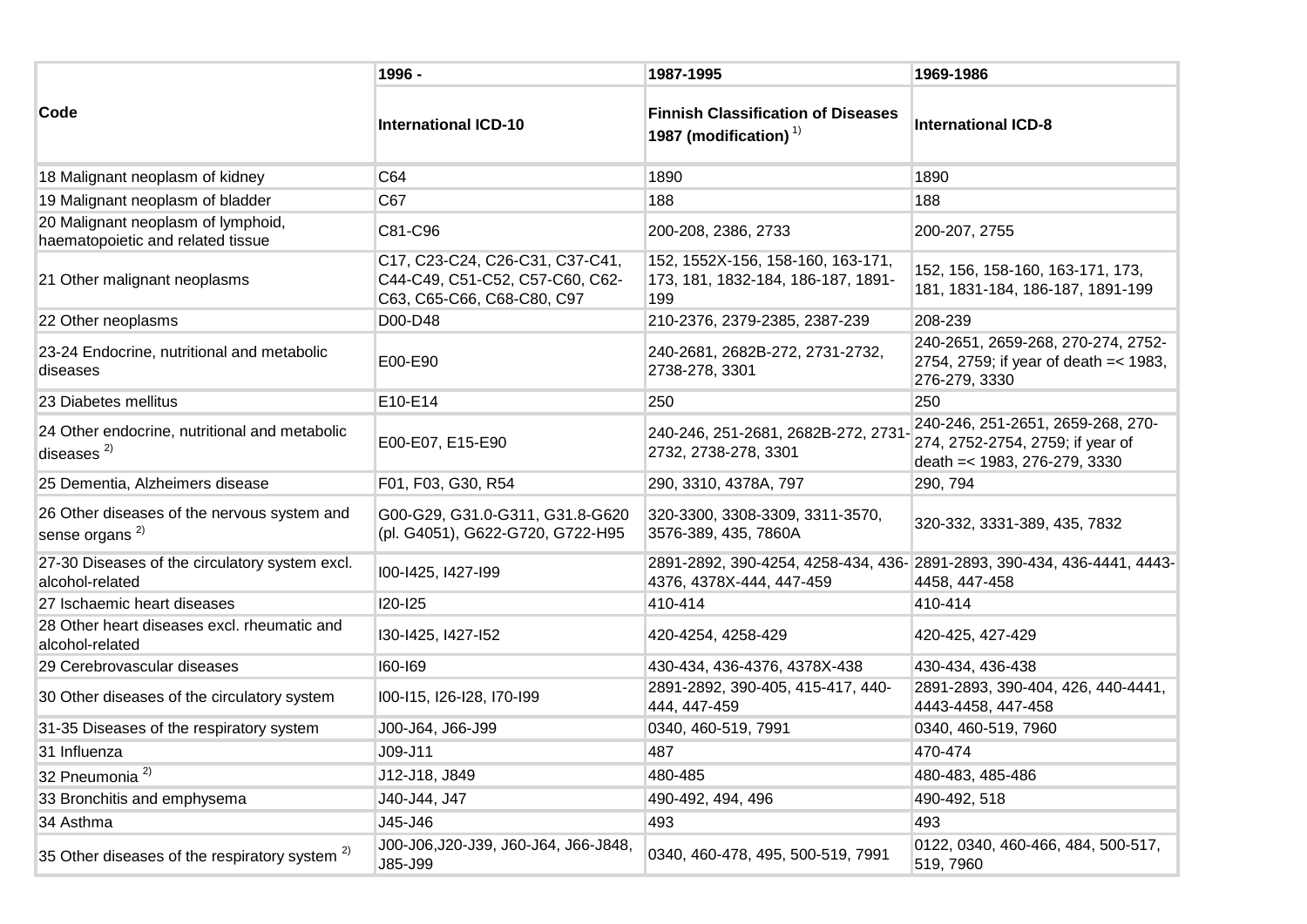|                                                                       | 1996 -                                                                                                                                                                                                                                                                                                                                                                                                                                                             | 1987-1995                                                                                                                                                                                      | 1969-1986                                                                                                                    |
|-----------------------------------------------------------------------|--------------------------------------------------------------------------------------------------------------------------------------------------------------------------------------------------------------------------------------------------------------------------------------------------------------------------------------------------------------------------------------------------------------------------------------------------------------------|------------------------------------------------------------------------------------------------------------------------------------------------------------------------------------------------|------------------------------------------------------------------------------------------------------------------------------|
| Code                                                                  | <b>International ICD-10</b>                                                                                                                                                                                                                                                                                                                                                                                                                                        | <b>Finnish Classification of Diseases</b><br>1987 (modification) $1$                                                                                                                           | <b>International ICD-8</b>                                                                                                   |
| 36 Diseases of the digestive system excl.<br>alcohol-related $^{2)}$  | K00-K291, K293-K67, K71-K85 (pl.<br>K852), K861-K93                                                                                                                                                                                                                                                                                                                                                                                                                | 0402, 520-5352, 5354-5709, 5714-<br>5770C, 5771A-5771B, 5772-579                                                                                                                               | 269, 520-5280, 5282-570, 5719-576,<br>577 (females)                                                                          |
| 37 Diseases of the genitourianary system                              | N00-N99                                                                                                                                                                                                                                                                                                                                                                                                                                                            | 580-629, 7880                                                                                                                                                                                  | 580-629, 7860, 7862                                                                                                          |
| 38 Congenital malformations                                           | Q00-Q85, Q861-Q99                                                                                                                                                                                                                                                                                                                                                                                                                                                  | 2377, 740-759                                                                                                                                                                                  | 740-759                                                                                                                      |
| 39 Other diseases excl. alcohol-related <sup>2)</sup>                 | D50-D89, F00, F02, F04-F09, F11-<br>F99, L00-M99, O00-O353, O355-<br>P042, P044-P96, R00-R53, R55-R95                                                                                                                                                                                                                                                                                                                                                              | 0993, 135-1361, 2682A, 2730, 279,<br>280-2890, 2894-289, 292-302, 304,<br>307-319, 446, 630-739, 760-7606A,<br>7607X-7712, 7714-7794A, 7795B-<br>785, 7860B-787, 7881-7907, 7909-<br>796, 7980 | 135, 2652, 2750-2751, 280-2890,<br>2894-289, 292- 302, 304-315, 4459,<br>446, 630-738, 760-7831, 7833-785,<br>7861, 7863-793 |
| 40 Ill-definied and unknown causes of mortality                       | R96-R99                                                                                                                                                                                                                                                                                                                                                                                                                                                            | 7981-7989, 7994-7999X                                                                                                                                                                          | 795, 7961-7969                                                                                                               |
| 41 Alcohol-related diseases and accidental<br>poisoning by alcohol    | F10, G312, G4051, G621, G721, I426, 291, 303, 3050, 3575, 4255, 5353,<br>K292, K70, K860, K852, 0354, P043,<br>Q860, X45                                                                                                                                                                                                                                                                                                                                           | 5710-5713, 5770D-5770F, 5771C-<br>5771D, 7607A, 7795A, E851                                                                                                                                    | 291, 303, 5710, 577 (males); E860                                                                                            |
| 42-53 Accidents and violence excl. accidental<br>poisoning by alcohol | V01-X44, X46-Y89                                                                                                                                                                                                                                                                                                                                                                                                                                                   | E800-E849, E852-E990                                                                                                                                                                           | E800-E859, E861-E999                                                                                                         |
| 42-49 Accidents excl. accidental poisoning by<br>alcohol              | V01-X44, X46-X59, Y85-Y86, Y10-<br>Y15                                                                                                                                                                                                                                                                                                                                                                                                                             | E800-E849, E852-E949, E970                                                                                                                                                                     | E800-E859, E861-E949                                                                                                         |
| 42 Land traffic accidents                                             | 1996-1997: V01-V06(.1), V09(.2-.3),<br>V19.9, V29.9, V39.9, V49.9, V59.9,<br>V69.9, V79.9, V81-V83.3, V84-V86(.3)<br>1998: V01-V06(.1), V09.2-V09.3, V10-<br>V18(.4-.9), V19(.4-.6, .9), V20-V28(.4-<br>.9), V29 (.4-.6, .9), V30-V38(.5-.9),<br>V39(.4-.6, .9), V40-V48(.5-.9), V49(.4-<br>$.6, .9$ , V50-V58 $(.5-.9)$ , V59 $(.4-.6, .9)$ ,<br>V60-V68(.5-.9), V69(.4-.6, .9), V70-<br>V78(.5-.9), V79(.4-.6, .9), V81.1,<br>V82.1, V83-V86(.0-.3), V87, V89.2- | E800-E801, E803                                                                                                                                                                                | E800-E819, E825-E826                                                                                                         |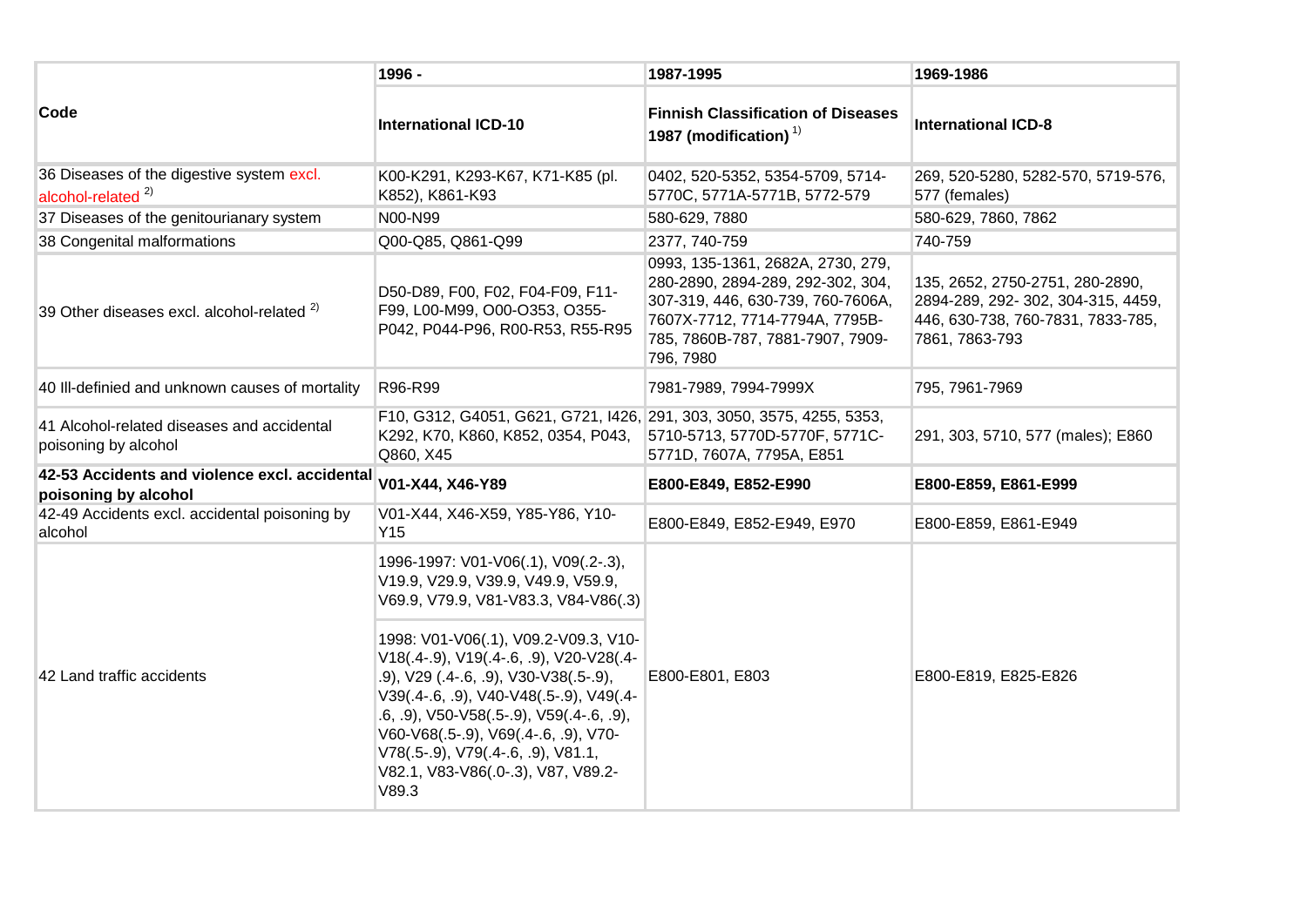|                                                                   | 1996 -                                                                                                                                                                                                                                                                                                                                                                                                         | 1987-1995                                                                                               | 1969-1986                                            |
|-------------------------------------------------------------------|----------------------------------------------------------------------------------------------------------------------------------------------------------------------------------------------------------------------------------------------------------------------------------------------------------------------------------------------------------------------------------------------------------------|---------------------------------------------------------------------------------------------------------|------------------------------------------------------|
| Code                                                              | <b>International ICD-10</b>                                                                                                                                                                                                                                                                                                                                                                                    | <b>Finnish Classification of Diseases</b><br>1987 (modification) $1$                                    | <b>International ICD-8</b>                           |
| 43 Other land transport accidents                                 | 1996-1997: V01-V06(.0, .9), V09(.0-.1,<br>.9), V19.2, V29.2, V39.2, V49.2,<br>V59.2, V69.2, V79.2, V80, V83-<br>V85(.9), V86.90-V86.98, V89                                                                                                                                                                                                                                                                    |                                                                                                         | E820-E823, E827-E828, E927                           |
|                                                                   | 1998: V01-V06(.0, .9), V09(.0-.1, .9),<br>V10-V18(.0-.3), V19(.0-.3, .8), V20-<br>V28(.0-.3), V29 (.0-.3, .8), V30-V38(.0- E802, E804<br>$(4)$ , V39( $(0-3, 0.8)$ , V40-V48( $(0-4)$ ,<br>V49(.0-.3, .8), V50-V58(.0-.4), V59(.0-<br>$(3, .8)$ , V60-V68 $(0.0-4)$ , V69 $(0.0-3, .8)$ ,<br>V70-V78(.0-.4), V79(.0-.3, .8), V80.0-<br>V81.0, V81.2-V82.0, V82.2-V82.9,<br>V83-V86(.4-.9), V88, V89(.0-.1, .9) |                                                                                                         |                                                      |
| 44 Water transport accidents                                      | V90-V94                                                                                                                                                                                                                                                                                                                                                                                                        | E810-E819                                                                                               | E830-E838                                            |
| 45 Other and unspecified transport accidents                      | V95-V99                                                                                                                                                                                                                                                                                                                                                                                                        | E820-E830                                                                                               | E840-E845                                            |
| 46 Accidental falls                                               | W00-W19                                                                                                                                                                                                                                                                                                                                                                                                        | E880-E889                                                                                               | E880-E885, E887                                      |
| 47 Accidental drownings                                           | W65-W74                                                                                                                                                                                                                                                                                                                                                                                                        | E910                                                                                                    | E910                                                 |
| 48 Accidental poisonings excl. accidental<br>poisoning by alcohol | X40-X44, X46-X49, Y10-Y15                                                                                                                                                                                                                                                                                                                                                                                      | E841A-X, E842, E843A-X, E844A-X,<br>E845, E846A-X, E847-E849, E852A-<br>X, E853A-X, E854A-X, E855, E970 | E8500-E8599, E861-E877, E980                         |
| 49 Other accidents and sequelae of accidents                      | W20-W64, W75-X39, X50-X59, Y85-<br>Y86                                                                                                                                                                                                                                                                                                                                                                         | E929A-I                                                                                                 | E886, E890-E909, E911-E926, E928-<br>E929, E940-E946 |
| 50 Suicides                                                       | X60-X84, Y870                                                                                                                                                                                                                                                                                                                                                                                                  | E950A-K, E951-E959C, E959X                                                                              | E950-E959                                            |
| 51 Assault                                                        | X85-Y09, Y871                                                                                                                                                                                                                                                                                                                                                                                                  | E960-E969                                                                                               | E960-E969                                            |
| 52 Event of undetermined intent                                   | Y16-Y34, Y872                                                                                                                                                                                                                                                                                                                                                                                                  | E971-E979                                                                                               | E981-E989                                            |
| 53 Other external causes and sequelae of other<br>external causes | Y35-Y84, Y88-Y89                                                                                                                                                                                                                                                                                                                                                                                               | E860-E879, E930-E949, E980-E990                                                                         | E930-E936, E947, E949, E970-E978,<br>E990-E999       |
| 54 No death certificate                                           | R999                                                                                                                                                                                                                                                                                                                                                                                                           |                                                                                                         |                                                      |

1) The version of *the Finnish Classification of Diseases 1987* used in the causes of death statistics. See the differences: Causes of Death 1988, Appendix 3, page 236, http://www.doria.fi/handle/10024/162688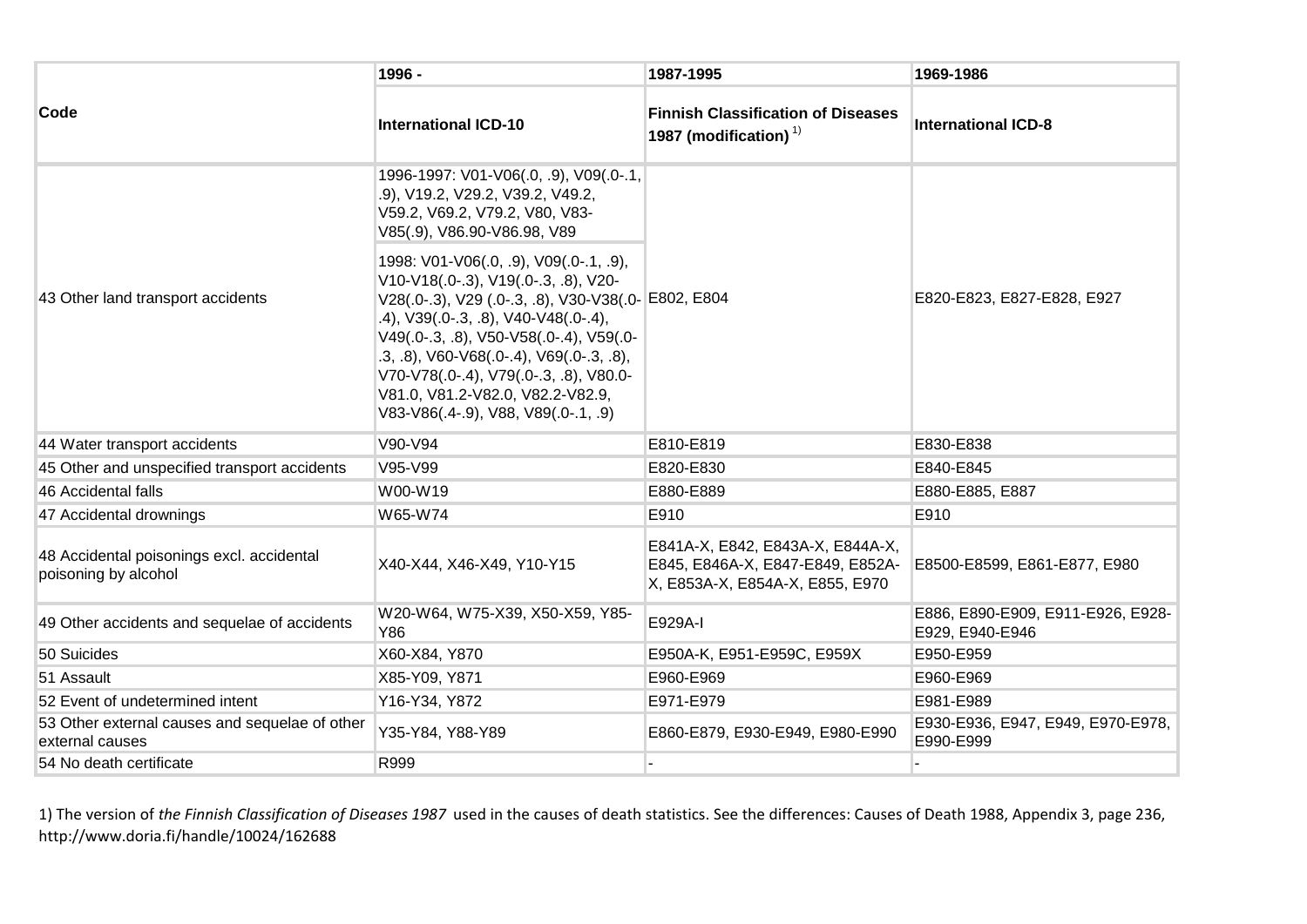|      | 1996 -                      | 1987-1995                                                               | 1969-1986                  |
|------|-----------------------------|-------------------------------------------------------------------------|----------------------------|
| Code | <b>International ICD-10</b> | <b>Finnish Classification of Diseases</b><br>1987 (modification) $^{1}$ | <b>International ICD-8</b> |

2) The deaths under the neonatal period (0-27 days) have been classified in the group 39, if the code of ICD-8 was 003, 009, 027, 037, 038, 039, 043, 054, 056, 070, 078, 079, 084, 090, 112, 130, 136, 2589, 3208, 3209, 480-486, 560-561, 567, 569, 5719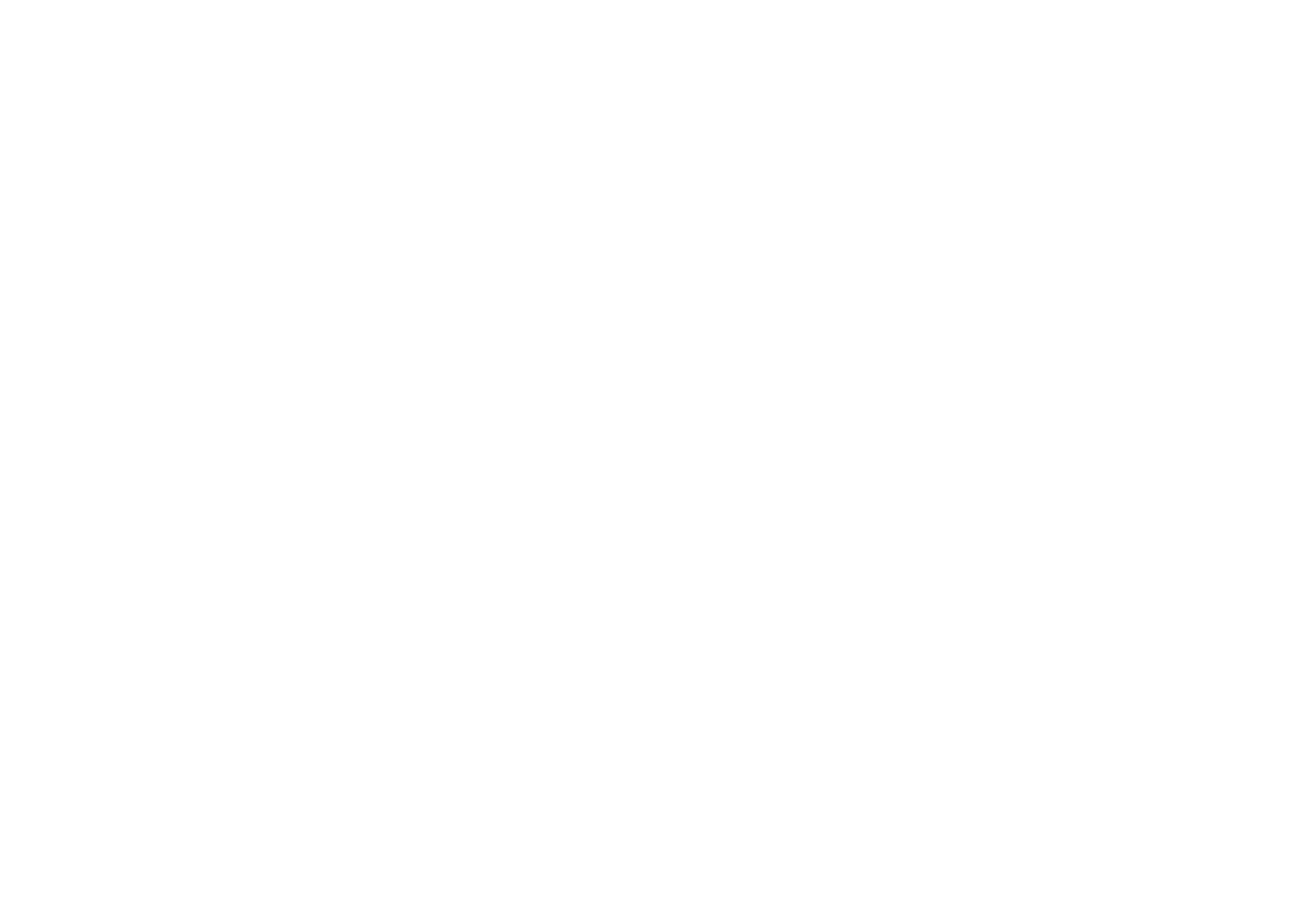